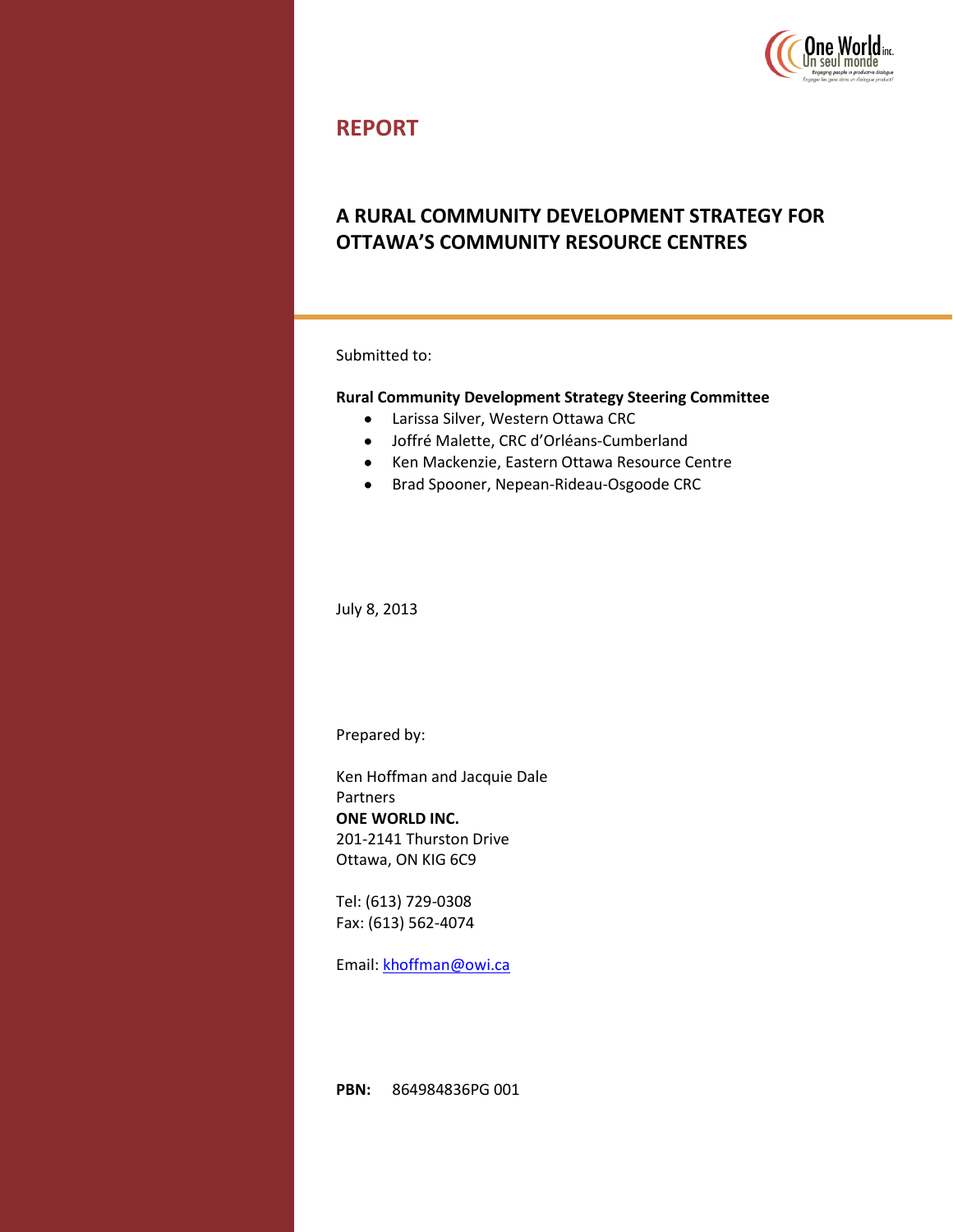# **TABLE OF CONTENTS**

| 1.0                                                                                                            |                                                                                |  |
|----------------------------------------------------------------------------------------------------------------|--------------------------------------------------------------------------------|--|
| 1.1                                                                                                            |                                                                                |  |
| 1.2                                                                                                            |                                                                                |  |
|                                                                                                                |                                                                                |  |
| 1.3                                                                                                            |                                                                                |  |
| PRINCIPLES AND APPROACHES TO SUPPORT RURAL COMMUNITY<br>2.0                                                    |                                                                                |  |
| 2.1                                                                                                            |                                                                                |  |
| 2.2                                                                                                            | What Would Successful Community Development Look Like In Our Communities?<br>7 |  |
| 2.3                                                                                                            |                                                                                |  |
|                                                                                                                |                                                                                |  |
|                                                                                                                |                                                                                |  |
|                                                                                                                |                                                                                |  |
|                                                                                                                |                                                                                |  |
| 3.0                                                                                                            |                                                                                |  |
| 3.1                                                                                                            |                                                                                |  |
| 3.2                                                                                                            |                                                                                |  |
| 3.3                                                                                                            |                                                                                |  |
| 3.4                                                                                                            |                                                                                |  |
|                                                                                                                |                                                                                |  |
| Appendix A: Moving the Process Forward Error! Bookmark not defined.                                            |                                                                                |  |
| Appendix B: Key themes from consultations and key informant interviews  Error!<br><b>Bookmark not defined.</b> |                                                                                |  |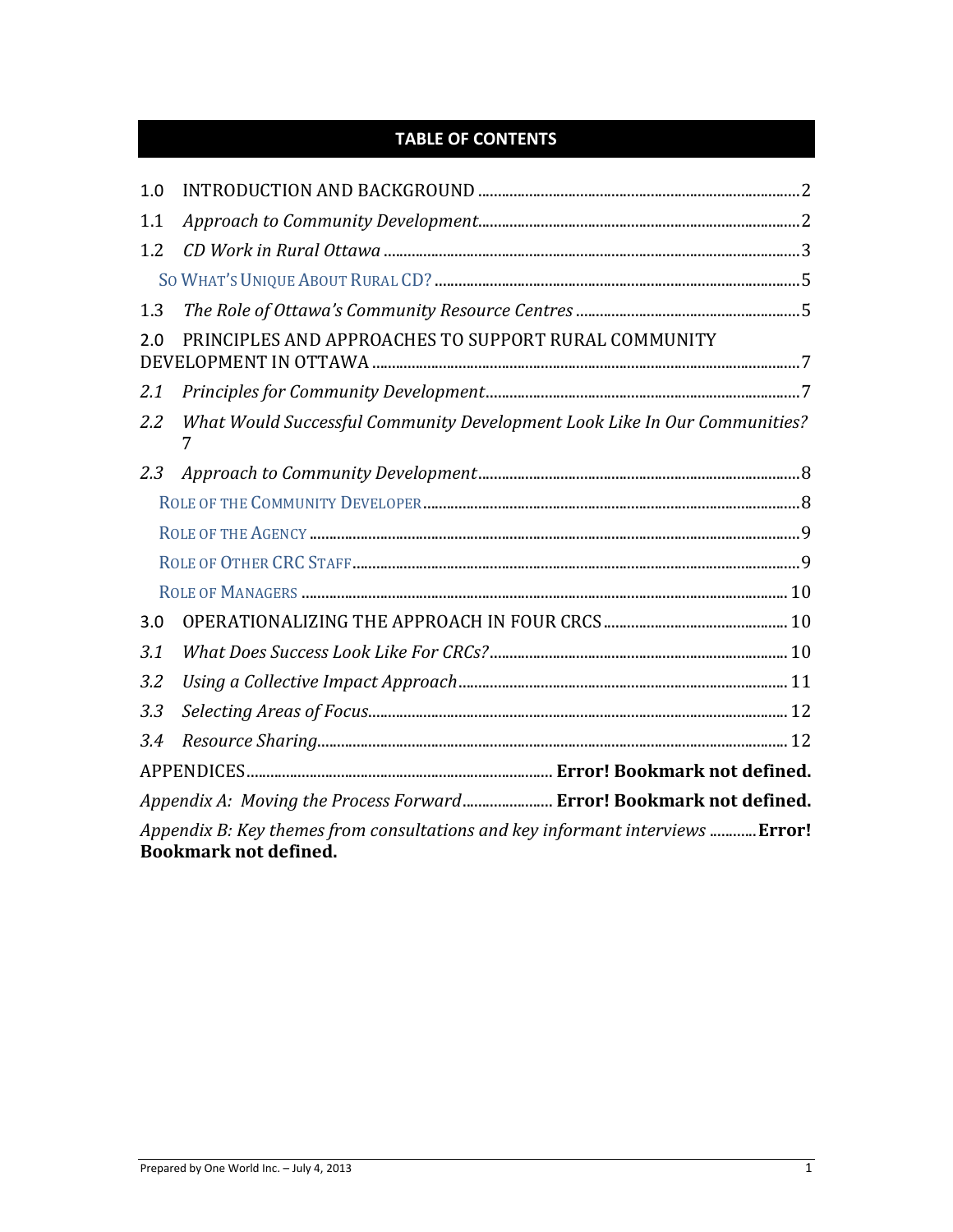## **1.0 INTRODUCTION AND BACKGROUND**

#### **1.1** *Approach to Community Development*

Asset-Based Community Development (ABCD) is an approach to development that is not focused on providing services, but rather on strengthening the inherent social capital in communities – the resources and capacities of groups and individuals, groups, associations and organizations – as well as the connections between them.

The ABCD approach says that long-term, sustainable development in any community – the capacity to be resilient and to deal with any issue that comes along – is dependent on how well communities can build and mobilize their inherent capacities. Communities with a high degree of social capital are ones that can anticipate and respond quickly to issues because they are well connected, and there is a high degree of trust between members.

**Asset-Based Community Development (ABCD)** is a term coined by John McKnight and Jody Kretzmann at the **[ABCD Institute](http://www.abcdinstitute.org/)** in Evanston, Illinois - a key Coady International Institute partner. ABCD is an approach that recognizes the strengths, gifts, talents and resources of individuals and communities, and helps communities to mobilize and build on these for sustainable development.

By focusing on assets and capacities rather than needs and deficiencies, energy is directed toward opportunities at the community level, while remaining conscious of how the policy environment could be changed to further strengthen citizens' capacity to drive their own development.

At its core are the various assets (human, social, financial, natural and physical) that already exist in the community, especially the formal and informal associations that mobilize assets and strengthen the social relationships that are important for bridging local initiatives to external opportunities.

From<http://www.coady.stfx.ca/themes/abcd/>

ABCD does not discount the need for important services, and it is not a substitute for services. This is especially important to note in the rural context since communities often experience more difficulties accessing services for a variety of reasons. But it speaks to the way in which these services should be delivered – they should be provided in a way that responds to local needs and helps build local capacity, rather than undercutting it. ABCD can help rural communities advocate for services with a strong, united voice.

Community Development (CD) has always been important in a rural context. Rural communities were built on a tradition of active civic engagement, mutual cooperation and volunteerism. This level of mutual support was absolutely essential during the days when the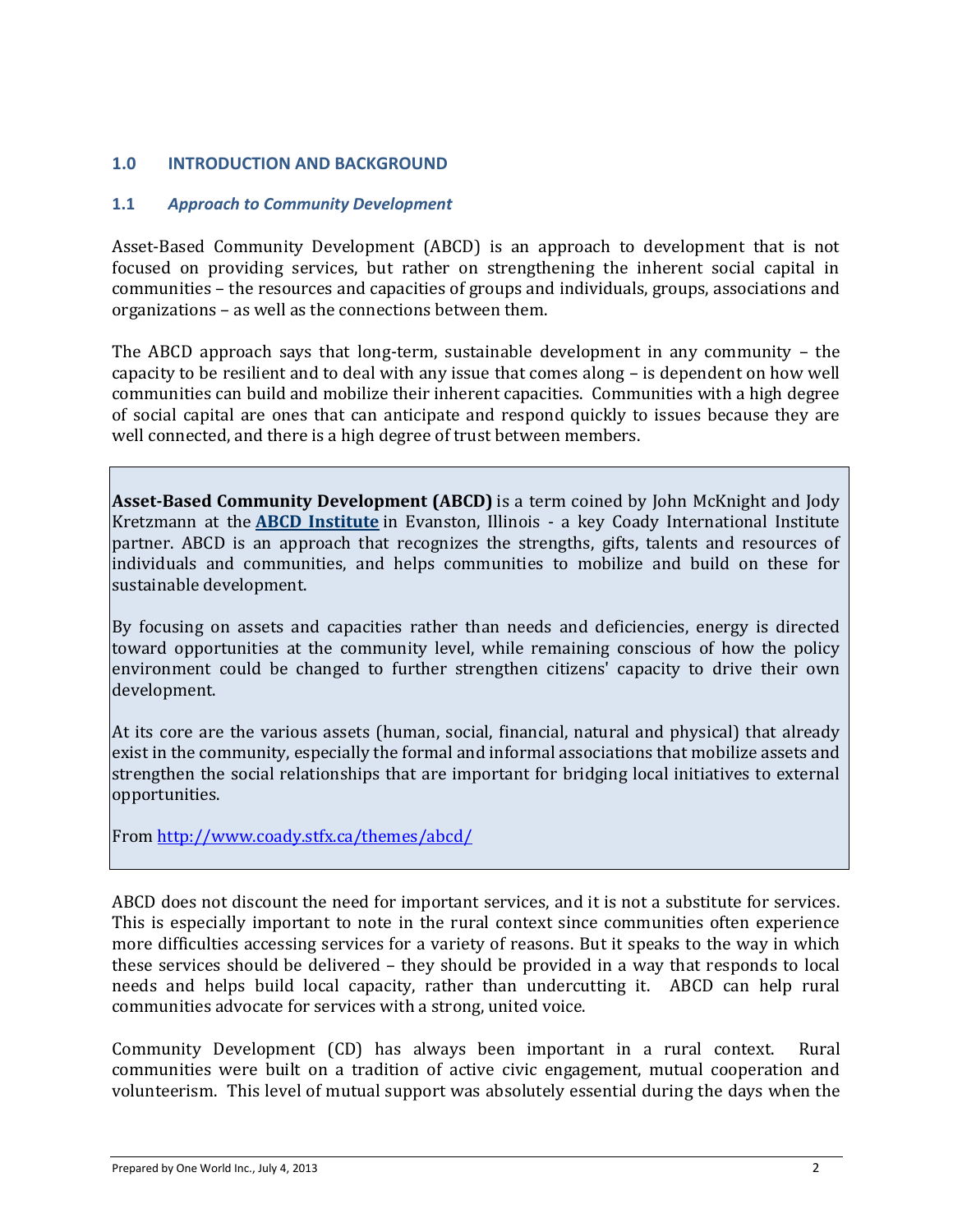local economy was largely agrarian, and led to the development of a wide range of religious and social organizations, many of which still exist today. Community development was necessary for rural communities to survive and to thrive; although the political and social context has changed, the need for rural community development has not.

### **1.2** *CD Work in Rural Ottawa*

The rural reality in Ottawa is quite unique. It is one of the biggest rural areas of any municipality in Canada and yet is difficult to compare to other rural settings that are not located close to a major City with all the services a city provides. There is very little research on CD practices in such a context.

One of the unique features of this type of rural reality is the impact on travel patterns. For example, rural residents don't necessarily use services that might be placed in nearby rural communities. Instead the easiest and more effective route might be to a service in Ottawa (or in some cases to larger communities outside the Ottawa municipality). Most travel patterns are routed to and from the City and this is supported by the flow of public transportation including ParaTranspo.

*When the Carp primary care practice closed their Constance Bay satellite location, patients were offered service in Carp. But most residents of Constance Bay looked for a new health team in Kanata or Arnprior as this was more convenient for them.*

**CD IMPLICATION:** *The best solution to locating a service needs to take into account the travel patterns and supports available in a community. The practicality of these solutions should be verified with local residents, and not assumed.*

The culture of rural Ottawa is complex with many different and overlapping identities. Some have been there for generations and others are newcomers moving into Estate lots or new developments, which may be next to, but not connect well to existing rural villages. These different identities and history can lead to some "clannishness" and it can take a long time to be accepted as a "real" rural resident. There is a long memory for perceived "past wrongs".

**CD IMPLICATION:** *The Community Development workers (CDers) need to know the community and its history. Being introduced to the community by someone who is viewed as a long-term resident can speed up acceptance.* 

*There were four identities noted for Vars – French, English, farmer, and city worker.*

*But it will still take time and being visible/available to become a trusted player. CD work also needs to recognize that there are many different potential groups/ allies in any community, and that these are not necessarily connected. Involving any CRC staff (as well as other service providers) that are active in rural communities as potential sources of information and connection is crucial.*

All residents chose to live rurally for a reason and many recognize it will likely mean reduced services, e.g. limited or no public transit, no local school. Some people interviewed in the development of this paper mentioned that, in this sense, rural residents are not demanding and you have to dig to get an understanding of the real needs. For many rural residents, the sense of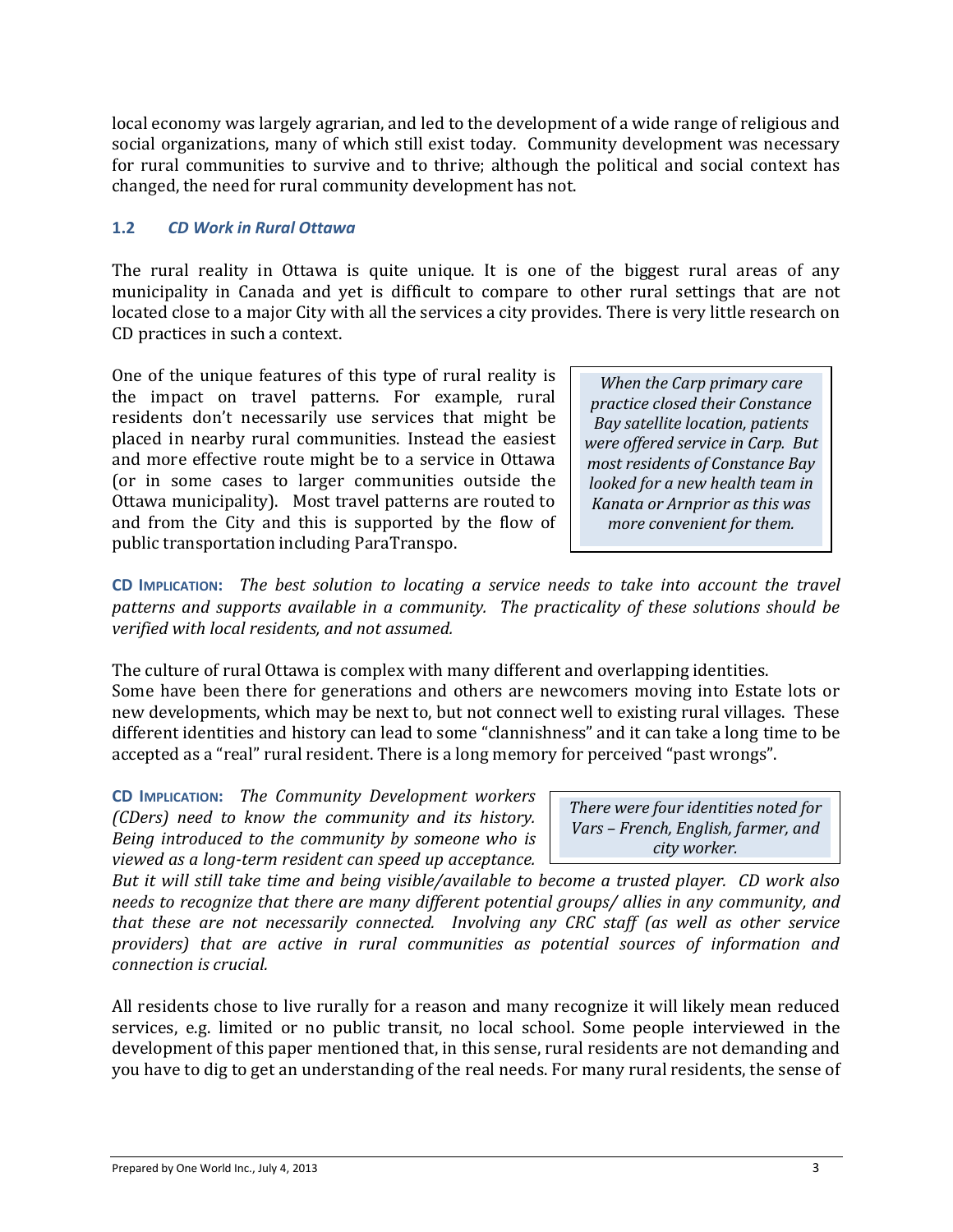rural community that comes through events like community fairs and recreation activities is as important as the physical rural environment they value.

Notwithstanding the different rural identities, there were some recurring traits among rural residents (although these may be changing as more newcomers arrive):

- Self–reliant desire to solve own problems rather than having answers/solutions imposed
- Generosity to each other in times of need and willingness to come together to get things done
- They want decision-makers, planners, etc. to come to them and see things first-hand. Coupled with this is the desire to have their knowledge of their rural area recognized and used in planning and development processes.

**CD IMPLICATION:** *Relationships are key to CD work in any context but this is heightened in the rural areas. Community expectations of CRCs and CD work are often modest; communities are not looking to CRCs to be bringing in big projects. Building on the local interest, capacity and knowledge is key. Given the self-reliance tendency, there is less risk of creating dependency on CDers or CRCs in rural communities if community players are engaged from the start.*

Finally many rural communities are experiencing (or are scheduled to experience) significant change in the next decade. For example, towns like Richmond and Manotick are expected to double in population over 10 years and there is conversion of huge areas of farmland into suburbia. The support services to meet the needs of a growing population are not in place and the new developments are not necessarily well-integrated into the fabric of the existing community.

The proportional scale of change is huge and many people/communities are feeling a lack of control over changes. These feelings have intensified post-amalgamation, and many rural people feel their voices and concerns just don't carry weight in the overall decision-making at City Hall.

**CD IMPLICATIONS:** *Some rural communities have their hands full trying to deal with the big changes coming at them. There may not be much energy left over for other issues. Making the CD experience fun for participants may help combat this. Energy for new things might be found in unusual places, e.g. a local book club, rather than limiting the focus to established entities like the Community Associations that can have their hands full or have taken on specific roles.* 

*Don't start what can't be sustained. There have been many "pilots" that have petered out and left communities jaded about future efforts. Building support/relationship with key decision-making bodies such as the Agriculture and Rural Affairs Committee will be important.*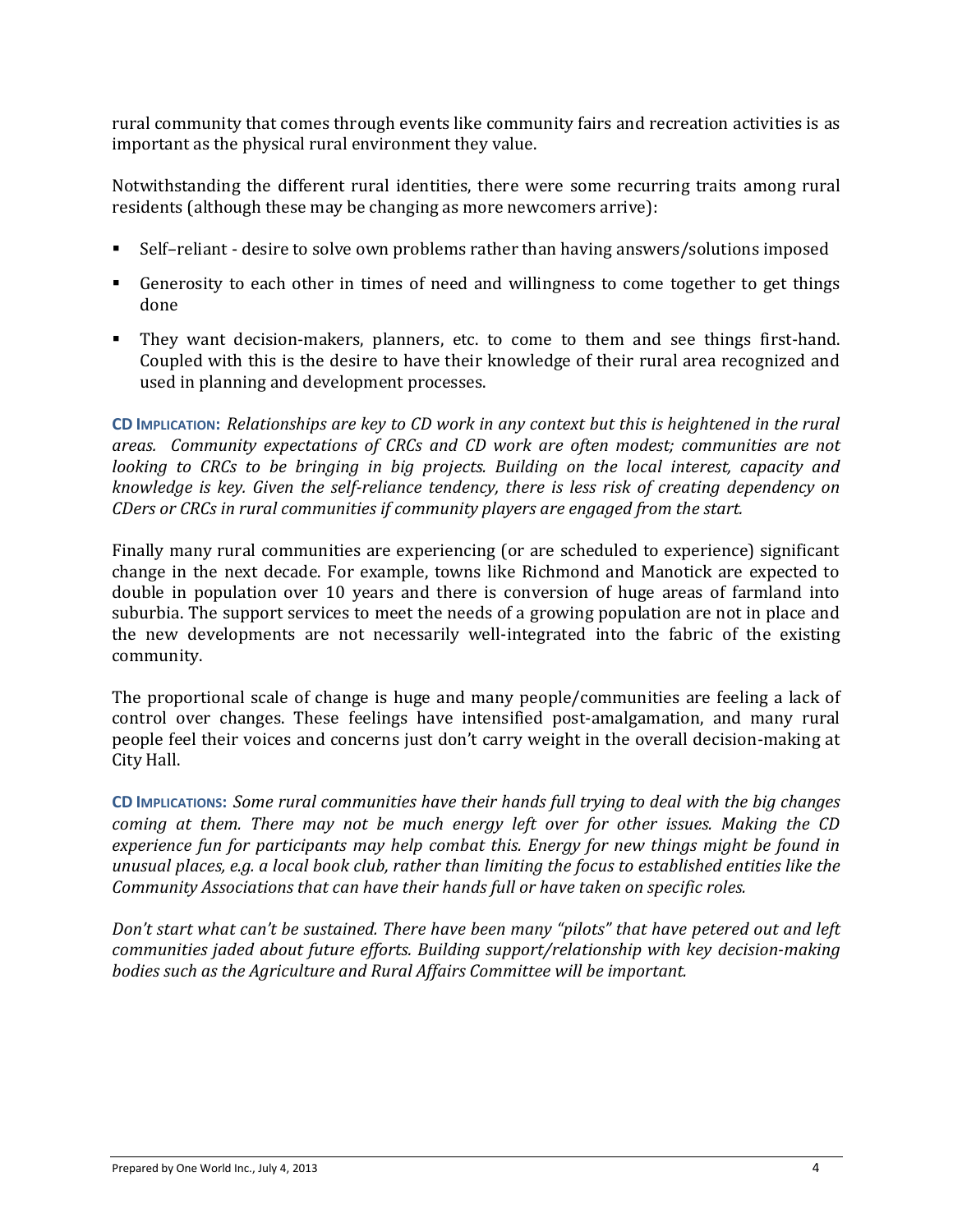#### **SO WHAT'S UNIQUE ABOUT RURAL CD?**

Although community development is a similar process in both urban and rural areas, doing this work in a rural context brings a particular set of challenges and opportunities:

- Personal relationships may be even more important in a rural context because that is the way things have worked historically. Service providers, agency staff and politicians are less anonymous than they are in urban areas. As such, factors such as history, relationships and connections are especially important and may take longer to establish.
- Leveraging the culture of self-reliance that exists within many rural communities provides an opportunity to build local ownership and sustainability.
- Need to use all potential sources of information to connect across rural identities and identify needs/issues that may not be surfacing
- Travelling to, from and around the rural areas takes time and resources. This has operational and resource implications
- The numbers of those participating will usually be less than numbers that can be garnered in the city, just because of the realities of population; success, therefore, should not be based on numbers alone.
- The pace and proportional scale of change for many rural communities, particularly those targeted for growth, is dramatic and has the potential to impact the core nature of the community and its capacity to leverage opportunities and assets for positive change.

#### **1.3** *The Role of Ottawa's Community Resource Centres*

Ottawa's Community Health and Resource Centres (CHRCs) provide a wide range of health and social services to local communities across the City of Ottawa. These organizations are wellestablished (with some having been in place for over 30 years) and strongly community-based; each organization serves a defined catchment area. Each is directed by a Board of Directors elected from the communities served by the Centre, to ensure the Centre is responsive to local needs. In addition to their independent work to serve the needs of their particular catchment area, the Centres frequently work together in a coordinated way (on an ad hoc basis with other Centres, or through the Coalition of Health and Resource Centres1) to address issues that might affect the entire city, or a particular region of the city.

Although the Centres serve the entire community, they place particular emphasis on serving the needs of the community members who are most vulnerable or at-risk. Although the Centres provide many of the same services, they are able to tailor their approach to meet the specific needs of their communities. An important part of their work is to support community development, which helps to build connections and resilience in communities, building social capital and strengthening their ability to mobilize their own resources to address issues. This approach works best when it is part of a preventative strategy, to intervene in communities

 $\overline{a}$ 

<sup>&</sup>lt;sup>1</sup> Coalition of Health and Resource Centres website[: http://www.coalitionottawa.ca/](http://www.coalitionottawa.ca/)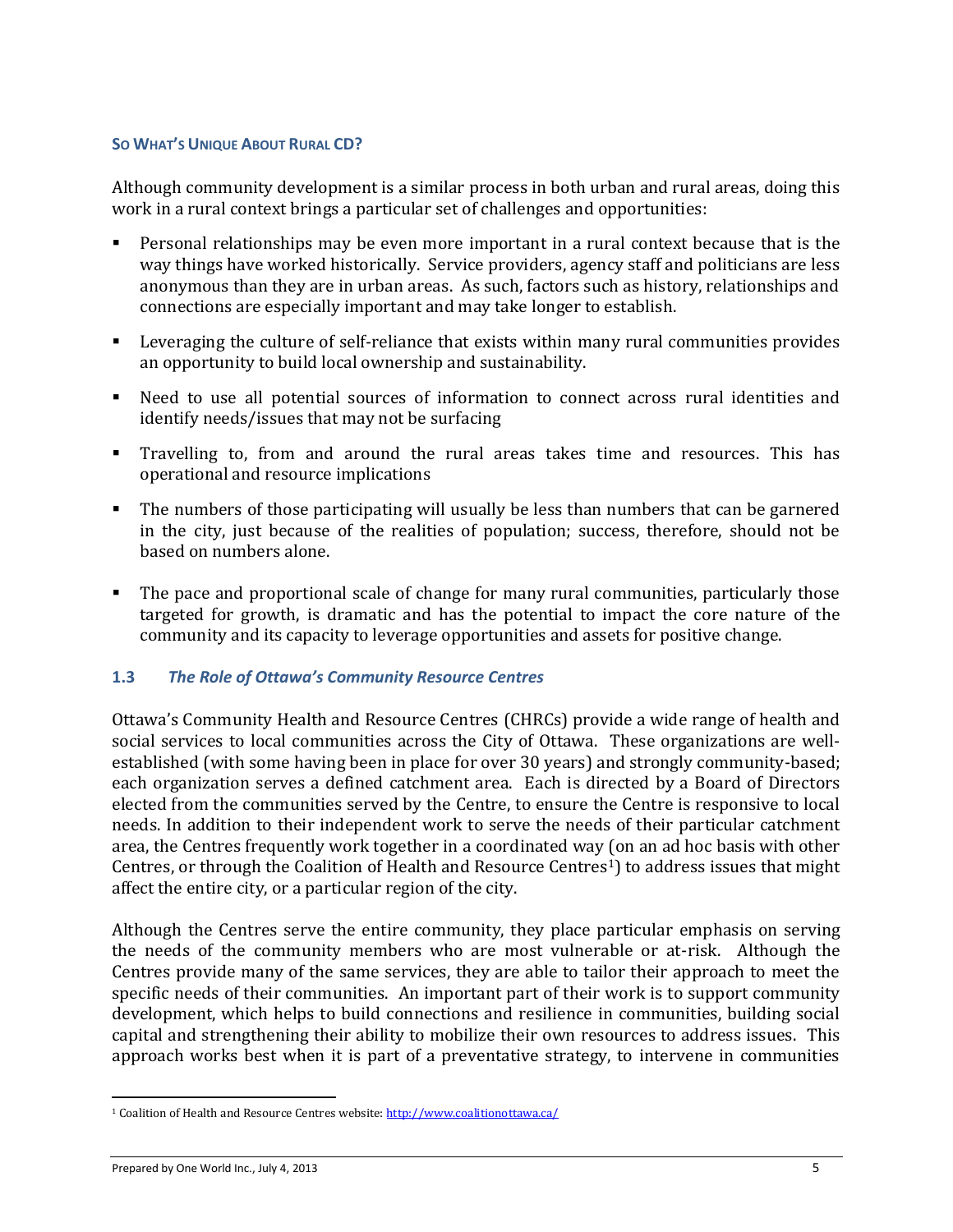before a situation becomes a crisis. This work also enables communities to mobilize their own resources to respond to crises much more effectively (e.g. as seen during the Ice Storm).

One of the reasons the Centres are successful in the roles described above is the considerable experience and expertise they have developed in forming and sustaining partnerships. The CHRCs have developed an extensive range of partnerships, both formal and informal, with governments, funders, non-governmental organizations and community groups. These partnerships help to mobilize resources and expertise to address the unique challenges facing their individual communities, and this expertise has proven to be very valuable in rural areas where relationships are critical.

Within the larger group of CHRCs, the Community Resource Centres (CRCs) largely perform the same role as Community Health Centres, except for the provision of primary health care.

The majority of the rural territory of the City of Ottawa is served by four of the CRCs<sup>2</sup> (although their catchment areas are mixed, including large suburban areas as well). These CRCs have identified a number of challenges associate with properly serving the rural areas, including:

- Vast distances and widely-separated communities
- Relatively small population base, compared to the suburban areas
- Hard to maintain effective contact with key groups and organizations over such a vast area
- The resources available to the four CRCs to do rural community development are very limited, and have not kept pace with population growth. Here are some statistics<sup>3</sup>:
	- $\circ$  Total Ottawa rural catchment population served by the 4 CRCs based on 2011 Census is 85,400. This represents 9.67% of the total Ottawa population.
	- $\circ$  In 1991 the proportion of rural population versus total Ottawa population was 9.55% and it is expected to rise to 9.95% by 2031. The percentage of the rural population will continue to grow at a higher rate than the urban and suburban Ottawa population.
	- $\circ$  The 4 CRCs providing services to the rural Ottawa population have a total of 7 FTEs Community Developers to support their community. Because of the need and services required to support our urban and suburban communities only 1.1 FTEs are specifically dedicated to the rural community. Of this 1.1 FTEs, .8 FTE is funded by United Way with non recurrent funding which will soon end.

 $\overline{a}$ <sup>2</sup> Western Ottawa CRC, Orleans-Cumberland CRC, Eastern Ottawa CRC and Nepean Rideau and Osgoode CRC. <sup>3</sup> <http://ottawa.ca/en/city-hall/get-know-your-city/statistics-and-economic-profile/data-handbook/population/9-population> <http://ottawa.ca/en/city-hall/get-know-your-city/statistics-and-economic-profile/data-handbook/1-population-sub-area> <http://ottawa.ca/en/city-hall/get-know-your-city/statistics/population-and-households-occupied-dwellings-estimates-sub>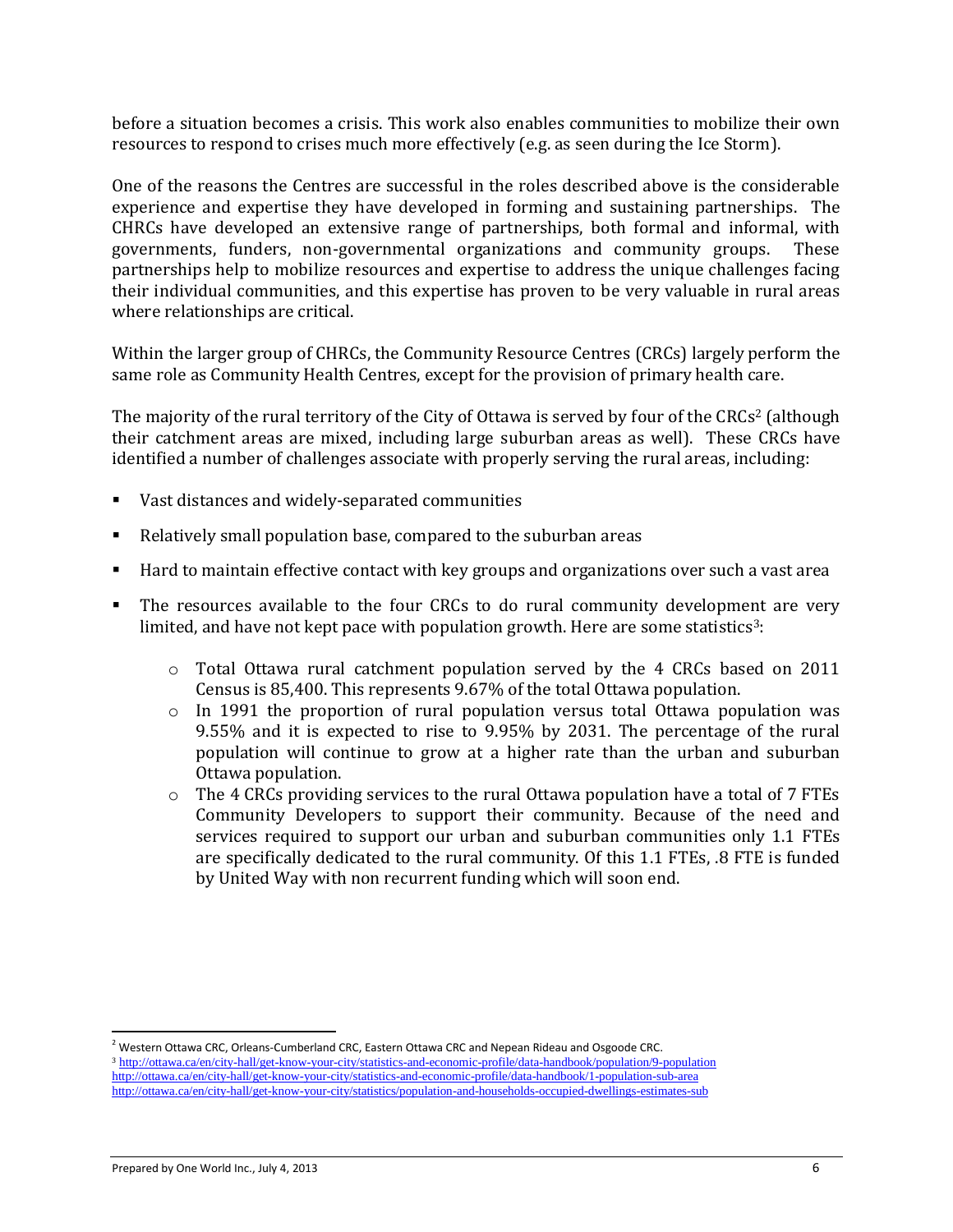## **2.0 PRINCIPLES AND APPROACHES TO SUPPORT RURAL COMMUNITY DEVELOPMENT IN OTTAWA**

### *2.1 Principles for Community Development*

- CD is a catalyst for building social capital and community capacity. It is a strength/assetbased approach that is responsive to community needs and issues. The community developers and the management of the CRCs need to be clear about how their work initiatives will contribute to these areas.
- Equity and social justice are important values guiding CD work. CD recognizes that some groups are systematically marginalized and disempowered, and seeks to give priority to the needs of these groups.
- CD is about building a strong network of relationships and connections both personal and institutional (since the relationships need to persist even after individual personalities change). These relationships should not all run "through" the community developer, since that person will change from time to time; it is more effective for the community developer to help build relationships between community players.
- CD is about building capacity and sustainability. Sustainability should be built into all of the CD work of the CRC. The implication is that community developers should not be "running" programs or doing their own outreach over the long term, but helping other groups/organizations/volunteers develop the capacity to sustain these activities.
- Another important aspect of CD is the maintenance of relationships. Although CDers should not be running programs over the long-term, and working towards sustainability, they also need to spend some time to maintain the relationships they have developed, checking in and monitoring them. A change in leadership or the departure of key members can be a major event for a group that had previously been self-sustaining, so the group might need some extra help for a period of time to rebuild its capacity.
- Advocacy can be an important element of CD work. The CD approach should be to help individuals, groups and organizations to develop the capacity to organize and advocate effectively for themselves, rather than to "advocate for".

#### *2.2 What Would Successful Community Development Look Like In Our Communities?*

Successful community development initiatives could produce some/all of the following outcomes:

- Residents will know where and how to access services, and how to begin to address barriers to accessing service;
- Residents will see the CRC as a gateway for reliable information and access to a wide range of services;
- Residents will have a greater feeling of connectedness to services and other community supports;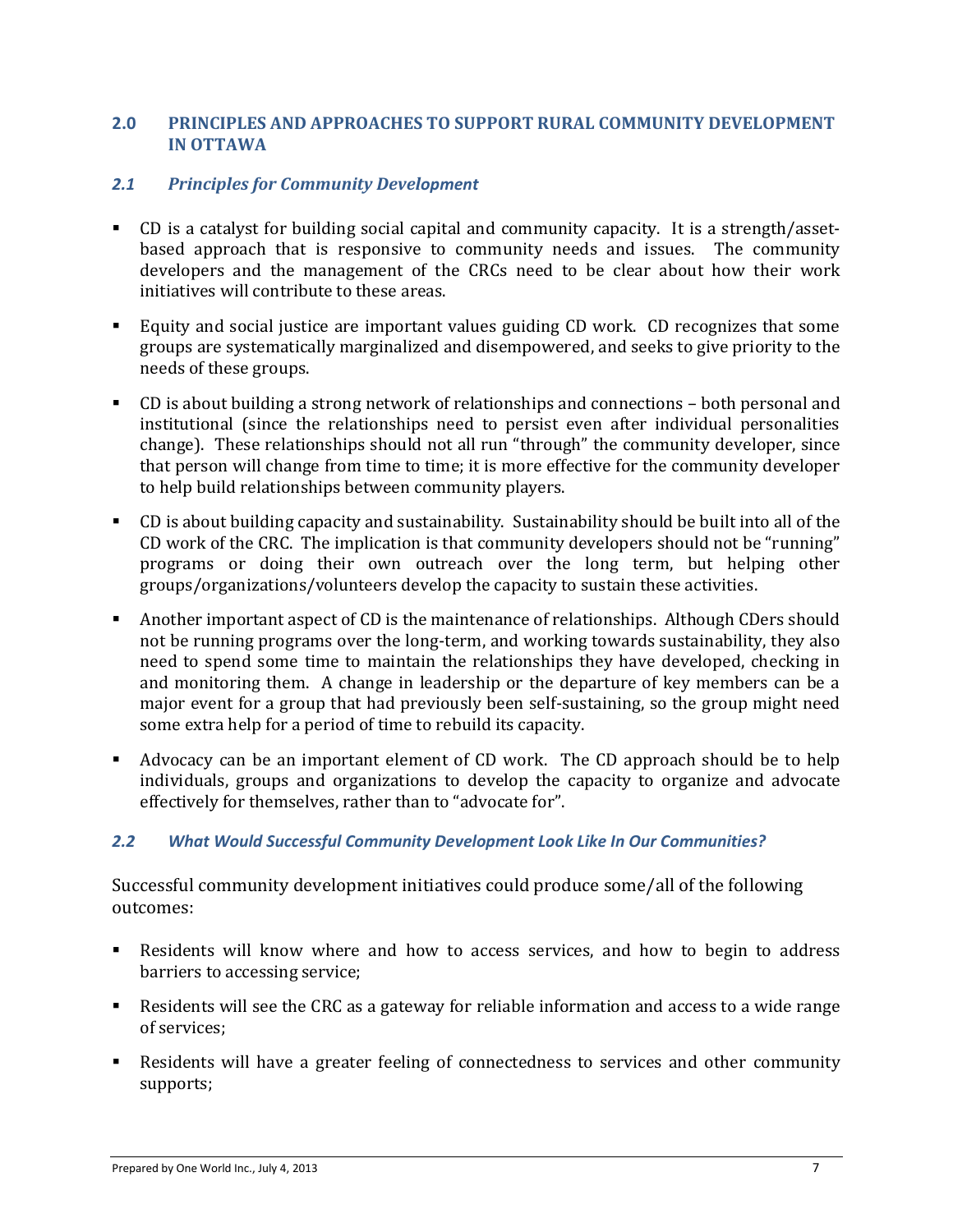- Residents will have more "touch points" for CRC in community directly with CRC staff, but also through others - e.g. services providers; recreation groups;
- Residents will have more "trusted connections" with service providers (i.e. means not just a "service connection" but having service providers in place long enough for community members to develop relationships);
- **Communities are able to initiate and sustain more of their own activities, e.g. play groups,** community kitchens;
- Key community organizations (e.g. community associations) are stronger, more representative and can work more effectively;
- There is less stigma associated with accessing some services. Using a strength-based approach can be important, in contrast to an approach based on deficits;
- There is more civic engagement from residents, and more diversified ways for residents to engage;
- **There are more effective connections between residents and organizations across** communities;
- There are more effective connections between organizations.

#### *2.3 Approach to Community Development*

CRCs occupy a unique role with respect to the rural communities; they have a local mandate, and they are the main providers of a wide range of social services. They are directed by Boards made up of community members, and they already maintain a great number or relationships with groups, organizations and other service providers.

Although service provision will always be an important part of the work of CRCs, many of the issues faced by the communities they serve will never be (and should never be) solved by providing services. Communities have a great number of assets and community development seeks to build the social capital that allows communities to be more resilient and dynamic.

CRCs are in an ideal position to help communities through doing community development. Community development, however, is not just a job that gets done by CDers; rather, it is an approach, a way of working, that all should be embodied in the work of all staff and Board members.

#### **ROLE OF THE COMMUNITY DEVELOPER**

- The focus of the work is on building relationships and social capital in the communities in which they are working
- As such, the CDer takes an asset-based approach to her/his work, focusing on building the capacity of key assets (e.g. community associations, church groups, service clubs, associations) to work effectively and to connect with each other.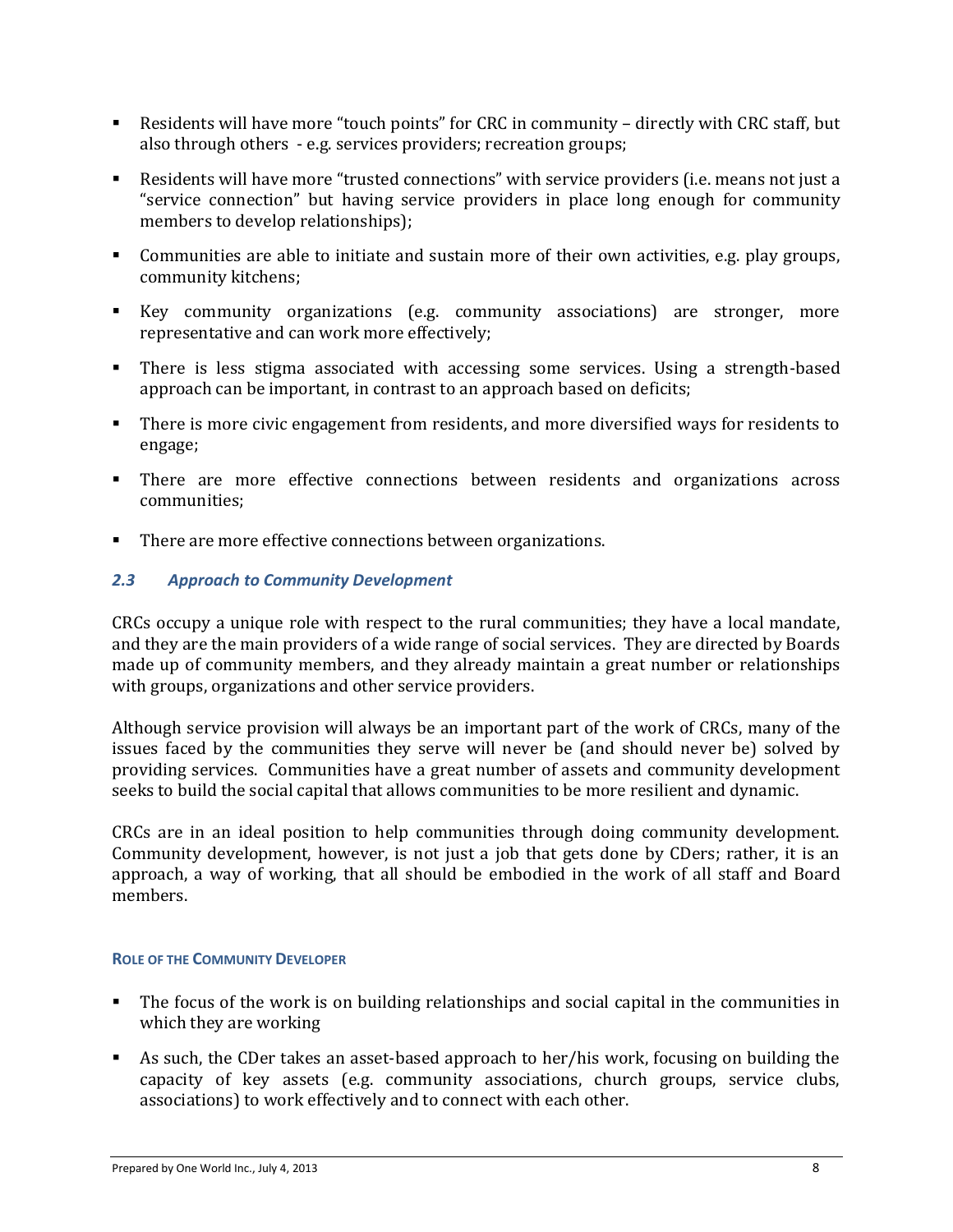- Recognizing and where necessary, responding to community opportunities and issues may be a particularly important part of establishing relationships and credibility.
- Flexibility includes the scheduling and location of the work it is important to be available to meet community groups and stakeholders where and when they are available.
- CDers should be able to show how their activities are consistent with the CD principles, and what the desired impacts will be (in terms of building social capital)
- Sharing promising practices among community groups (e.g. innovative approaches to communication/outreach, use of social media, etc.)
- Connecting service providers and community groups (to help break down silos in service delivery)
- Leveraging other support for rural issues (e.g. Rural Affairs Office, Councillors' offices, CDF)
- Working in collaboration with rural counterparts.
- Supporting other CRC staff to deal with community development issues and concerns.

#### **ROLE OF THE AGENCY LEADERSHIP (ED AND BOARD)**

- Affirming the CRC's organizational commitment to serving the rural communities, and to the rural CD approach.
- Acknowledging the need for a different organizational approach to support rural CD, and challenges associated with this work (e.g. travel, different critical mass for activities, etc.).
- Developing strategies for more regular ongoing "presence" of CRC staff/programs in rural communities.
- Supporting the CDer when they need to work in locations or at times outside the normal CRC operations (including support for travel time and expenses).
- Nourishing culture of collaboration within and between the CRCs.
- Advocating to stakeholders for approaches and resources to better meet the needs of rural areas.

#### **ROLE OF OTHER CRC STAFF**

- Every CRC staff member working in the community is viewed by community members as a representative of the Centre. This does not mean that the staff member needs to know everything about all of the Centre's programs or community resources available, but s/he should be in a position to help community members to connect to the most appropriate resource.
- CRC staff working in the community, no matter what their job, are often in a position to hear about community issues and concerns. These staff should connect with the CDers whenever these issues come up so that the CDer is aware of them.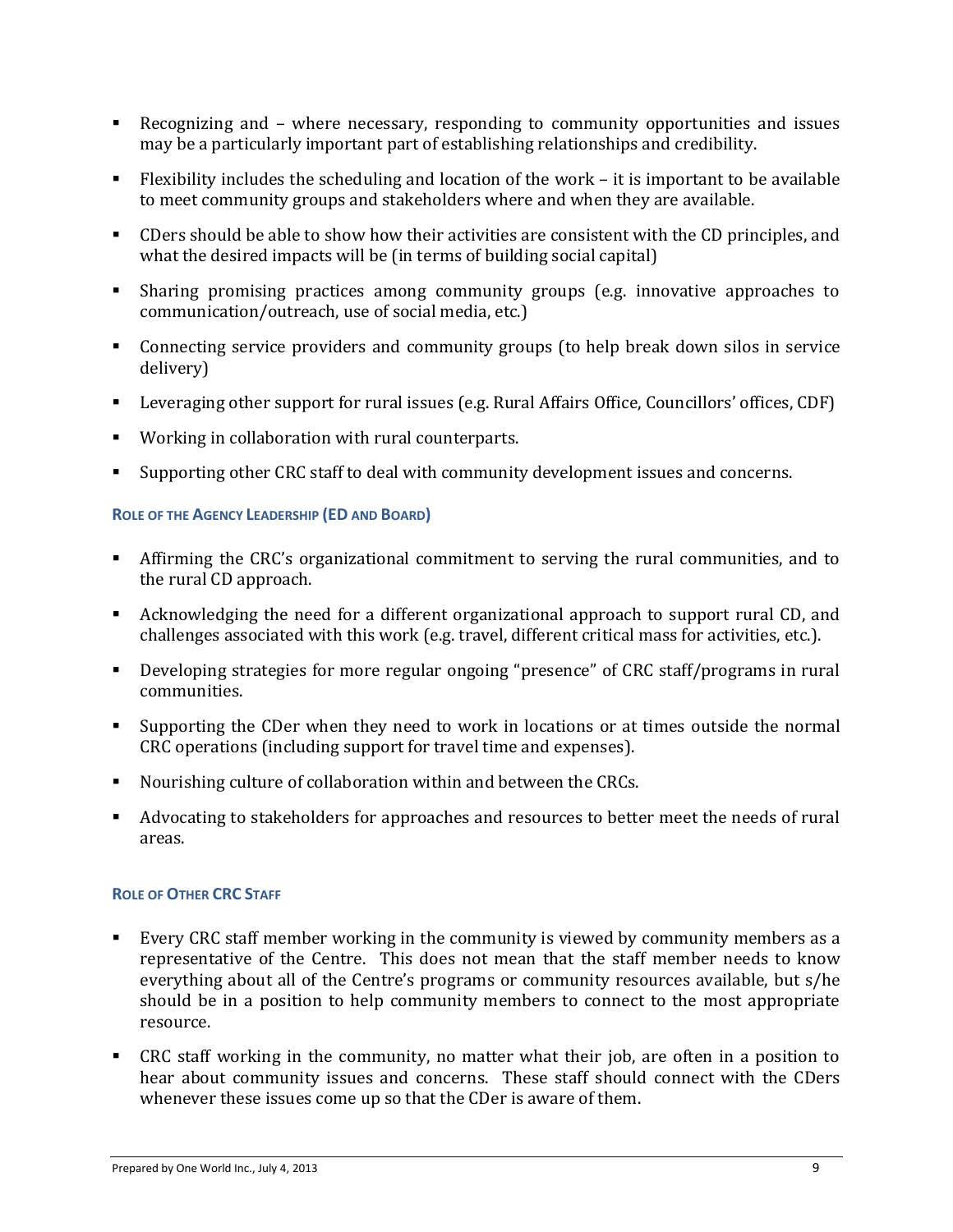#### **ROLE OF MANAGERS**

- Helping CDers to identify priorities for their work in building social capital
- Supporting CDers by allowing them to focus on their role in building social capital
- Helping CDers to evaluate impact of their work on building social capital
- Working in collaboration with managers from other CRCs on rural CD issues

## **3.0 OPERATIONALIZING THE APPROACH IN FOUR CRCS**

## *3.1 What Does Success Look Like For CRCs?*

- Greater recognition by community of CRC and its role
- Coherent rural strategy and consistent approach across the four CRCs that we can communicate well and others can support
- Consistent approach to CD that allows us to compare and maximize our leverage while still having space for flexibility of tactics and building on the strengths of the individual CDers
- CDers have base of support/network they can leverage; They can rely on other staff who are programming in rural communities to collect information and share intelligence about needs, issues and potential connections
- There are ongoing mechanisms to support the collaboration of the four CRCs, e.g. managers and rural CDers meet regularly; it is a regular item at ED meetings
- Systems (including metrics) in place to compare trends, needs and delivery models to build synergy and leverage each others' experience and knowledge; Share successes and failures
- Collaborative funding initiatives to share resources- equity planning
- Joint advocacy and impact in CRC network around rural issues, with CDF, and the Agriculture and Rural Affairs Committee of Council
- Gives us some structure for decision-making (setting priorities) and gives some consistency for staff who may be shared across CRCs, whether CD or service-oriented staff
- Common measurement and metrics that helps us learn and demonstrate success
- Increase in numbers/percentages –increased usage of programs and uptake from rural areas
- Greater resources to do the work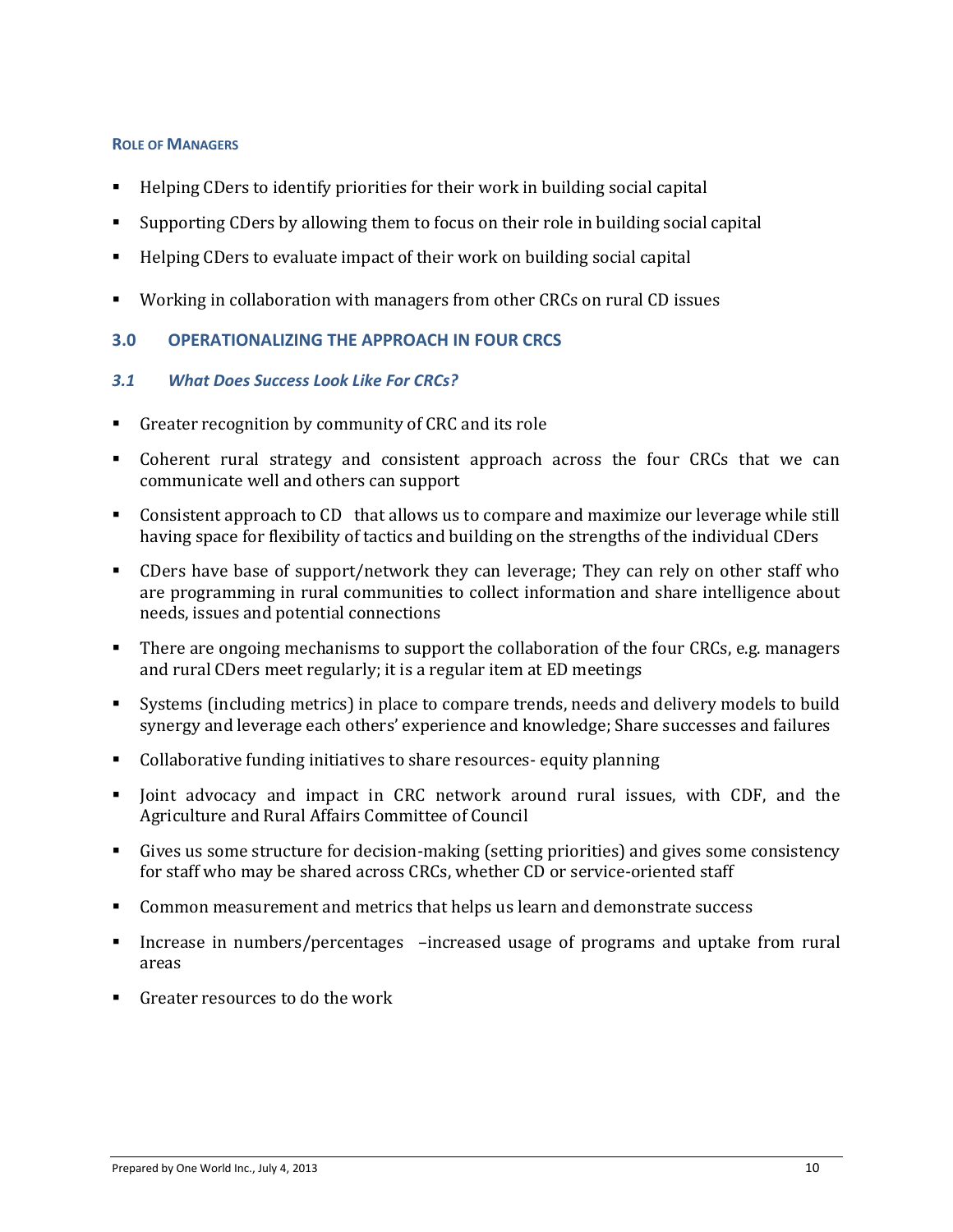#### *3.2 Using a Collective Impact Approach*

There has been considerable, recent research in assessing key factors necessary for entities to collaborate effectively for collective impact. This work identified five conditions<sup>4</sup>, four of which seem particularly relevant for the CRCs and are provided below.

| <b>OUR CONDITIONS FOR COLLECTIVE IMPACT</b> |                                                                                                                                                                         |  |
|---------------------------------------------|-------------------------------------------------------------------------------------------------------------------------------------------------------------------------|--|
| <b>COMMON AGENDA</b>                        | All participants have a shared vision for change including a common<br>understanding of the problems and a joint approach to solving it<br>through agreed upon actions. |  |
| <b>SHARED MEASUREMENT</b>                   | Collecting data and measuring results consistently across all<br>participants ensures efforts remain aligned and participants hold each<br>other accountable.           |  |
| <b>MUTUALLY REINFORCING ACTIVITIES</b>      | Participant activities must be differentiated while still being<br>coordinated through a mutually reinforcing plan of action                                            |  |
| <b>CONTINUOUS COMMUNICATION</b>             | Consistent and open communication is needed across the many<br>players to build trust, assure mutual objectives, and create common<br>motivation.                       |  |

The rural CD work of the four CRCs would benefit from a collective impact approach and some of the pieces are already in place or can be enhanced based on existing structures and systems, e.g. continuous communication. Additional work would be needed to:

- Develop shared metrics What are the impacts we want to achieve through our CD work? What are the indicators that will help us to assess our progress? Can they be shared between the CRCs?
- Establish mutually reinforcing activities, e.g. through establishing areas of focus (see below)
- Shared work planning across rural CDers, e.g. 1 person liaising with Rural Affairs Office and committee
- Ensure that rural CD is a priority for the agencies and, as such, has the support of the EDs and the Board allowing for dedicated time from CDers and Managers and formal mechanisms for managers and others as needed to coordinate efforts around rural CD.

 $\overline{a}$ 

<sup>&</sup>lt;sup>4</sup> Channeling Change: Making Social Innovation Work, Stanford Social Innovation ReviewB[y Fay Hanleybrown, John Kania, & Mark Kramer](http://www.ssireview.org/blog/entry/channeling_change_making_collective_impact_work#bio-footer) [| 20](http://www.ssireview.org/blog/entry/channeling_change_making_collective_impact_work#comments) | Jan. 26, 2012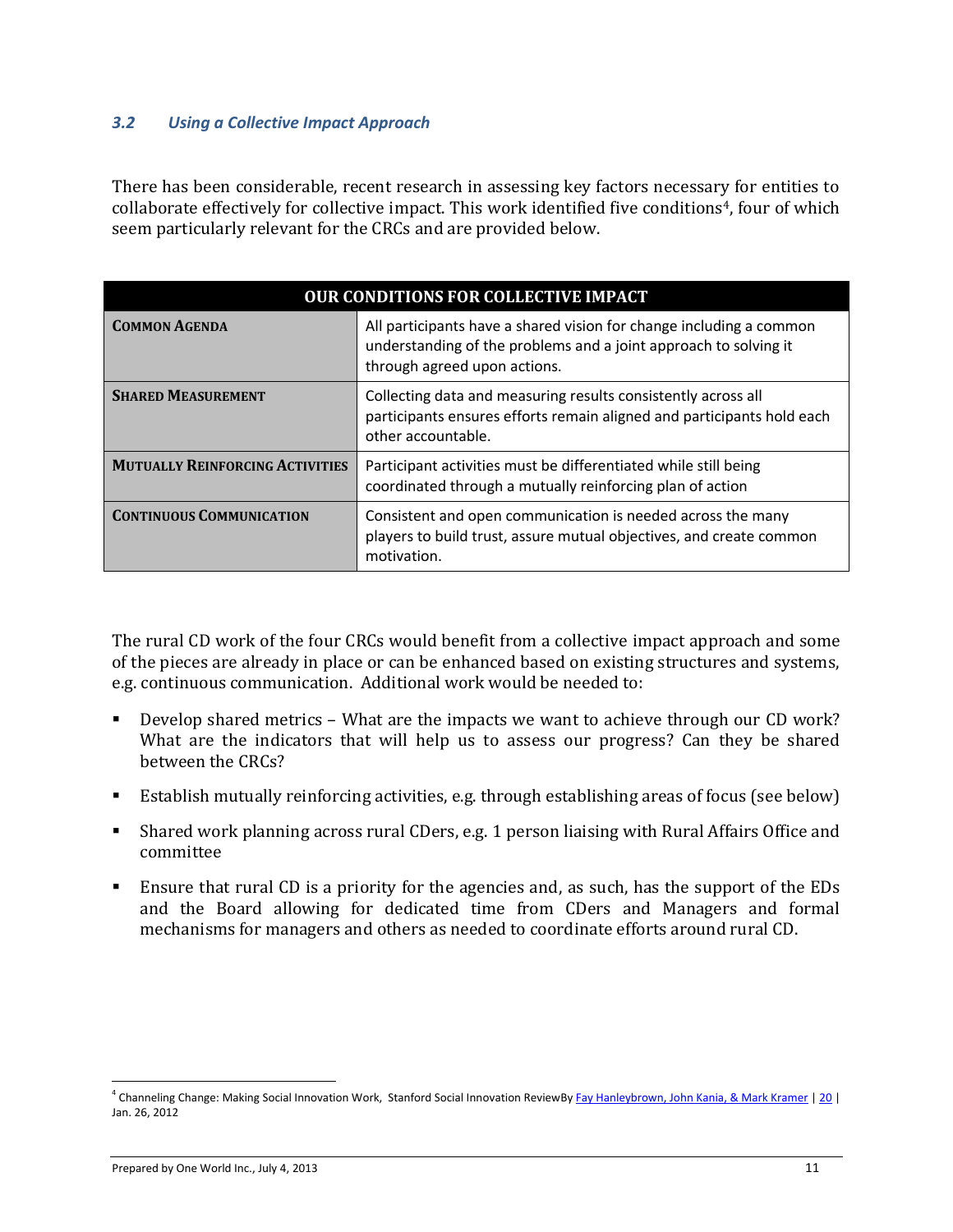#### *3.3 Selecting Areas of Focus*

One of the key challenges of rural CD work in Ottawa is the size of rural Ottawa. With the combination of severely limited resources with the expected longer time frames required for impact, having agreed-to criteria for determining priorities of where to focus CD work will be critical. These could be issue-based or geographic areas of focus. These might include:

- Synergy link/connect efforts or issues in different CRCs, e.g. new development challenges; youth; seniors
- Potential for impact sometimes it may make sense to put more resources into one CRC than another in order to maximize impact or chances for success
- **Importance of issue**
- Energy/sparks given that rural CD work is fostering capacity for communities to develop and sustain their own initiatives, it makes sense to go where there is energy. However, a butterfly

*The success of working with the community of Manotick on the fentanyl issue it was facing is an example of where following a spark has led to a well-linked network of community players interested in the issues of youth, both in Manotick and other communities. It is a success story that leveraged the resources of many, rather than requiring a significant amount of money from CRCs.* 

approach (flitting from one thing to another) won't work either given the time needed to build relationships and connections and the principle of sustainability. There needs to be some ability to be flexible in resource allocation across the four CRCs so can take advantage of the community energy at the right moment.

- Interests and strengths of the CDers themselves
- Priorities of funders

In making choices about what to do and focus on, the four CRCs will need to determine if they are making collective choices or whether each centre make choices within its own budget. The collective impact model suggests centres should come together around these choices, given the recognition that there are shared issues across the rural area.

#### *3.4 Resource Sharing*

There are a number of questions to be worked through in the determination of resource sharing for rural CD work across the four CRCs. These will be influenced by agreed-to criteria as well as the parameters around collective impact. Some considerations include:

- Is there a tipping point between level of impact and level of resource available in CRC? i.e. is there a minimum amount of CD work required before can reasonably expect impact of kind being sought? What implications does this have for how resources might be shared?
- How do we balance a principle of equity with the desire for impact and the flexibility to shift resources to maximize potential impact when the community energy is high?